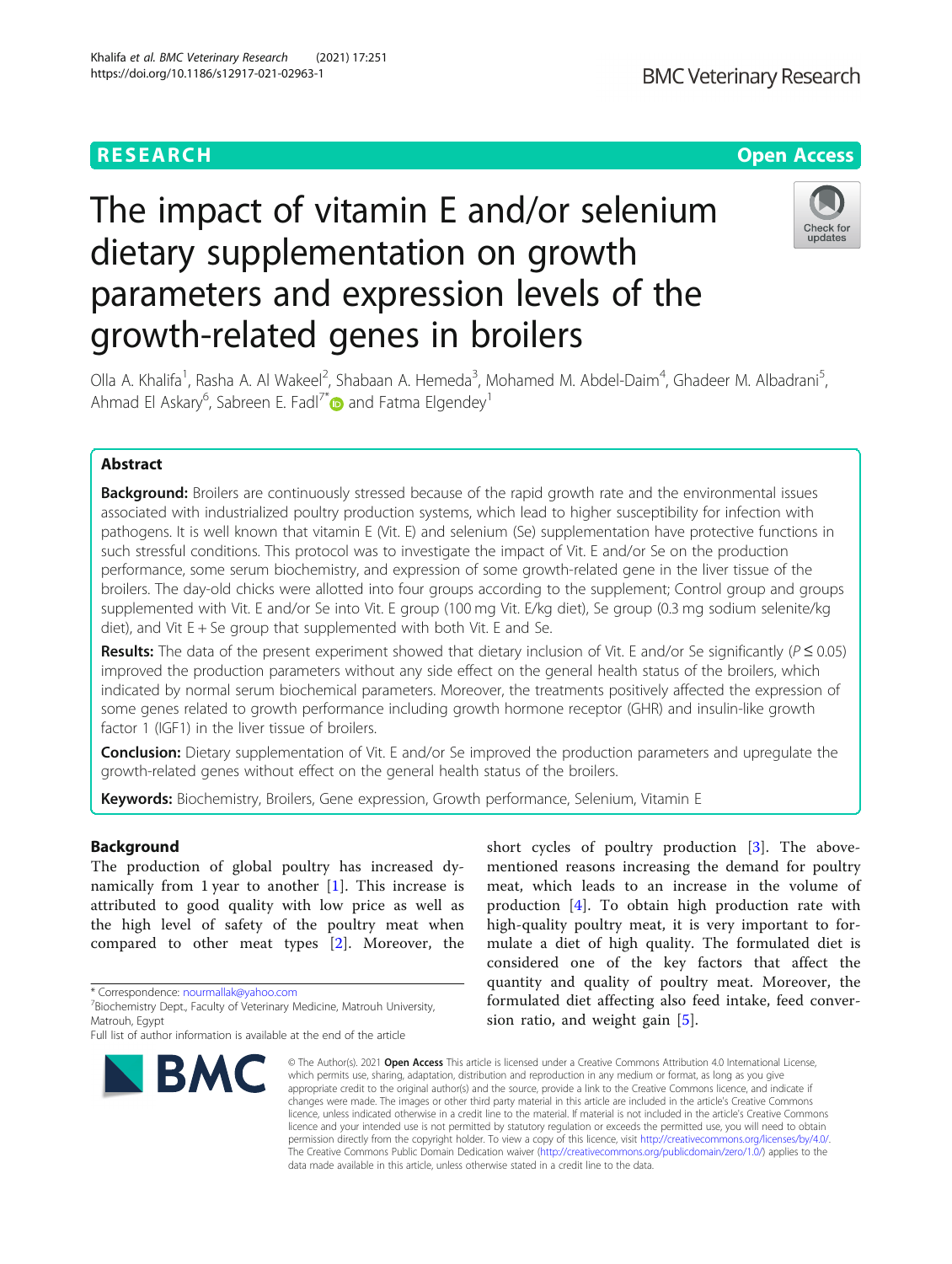Broilers are continuously stressed because of the rapid growth rate and the environmental issues associated with industrialized poultry production systems [\[6](#page-8-0)], which lead to higher susceptibility for the infection with pathogens [[7\]](#page-8-0). It is well known that vitamin E supplementation has a protective function in such stressful conditions [[8\]](#page-8-0). Vitamin E is a fat-soluble vitamin, known to be a biological membranous lipid component, and natural antioxidant  $[9]$  $[9]$ . Fundamentally vitamin E is located in the membrane lipid bilayer hydrocarbon part towards the membrane interface near to oxidase enzymes, which initiate free radicals production [\[10](#page-8-0)]. These free radicals are generated as a result of normal cell activity and increase due to several stress factors [[11\]](#page-8-0). Thus, vitamin E protects cells and tissues from free radicals that cause oxidative damage to the cells [\[12](#page-8-0)]. Moreover, vitamin E is considered a natural antioxidant found in food and known as alpha-tocopherol [[11](#page-8-0)] and National Research Council (NRC) [\[13\]](#page-8-0) currently recommends 10 IU of vitamin E/kg diet to satisfy poultry's nutritional requirements.

Selenium (Se) is an essential trace element that essential for the composition of the glutathione peroxidase enzyme, which reduces hydrogen peroxide and lipid hydroperoxides to the corresponding alcohols [[14](#page-8-0), [15\]](#page-8-0). Selenium supplementation was usually shown to be an important factor in livestock diets [\[16,](#page-8-0) [17](#page-8-0)]. The requirement of Se for broilers throughout the growth period is 0.15 mg/kg according to NRC  $[13]$  $[13]$ .

Vitamin E and selenium are considered the line of defense against free radicals and till now the synergism between them is not clear. Thus, this protocol was designed to know the impact of the high level of vitamin E and/or Se supplement on the performance of broilers, some serum biochemical, and expression of the growthrelated gene in the liver tissue.

## Results

## Growth performance

Table 1 show the effect of vitamin E and/or selenium dietary feed supplementation on the body weight of broilers. The table shows that dietary supplementation of vitamin E and selenium (Vit.  $E + Se$  group) significantly increased ( $P \le 0.05$ ) body weight all over the experimental period when compared with the control, Vit. E, and Se groups. Moreover, the supplementation of vitamin E alone (Vit. E group) significantly increased  $(P \ge 0.05)$  body weight when compared with the control and Se groups from the second week until the end of the experimental period. Meanwhile, the body weight significantly increased ( $P \le 0.05$ ) in the Se group when compared with the control group. Thus, the results showed the synergistic effect of both vitamin E and selenium.

Table [2](#page-2-0) show the effect of vitamin E and/or selenium dietary feed supplementation on body weight gain at different weeks. At all weeks except 3 weeks, the table shows that dietary supplementation of vitamin E and selenium (Vit E + Se group) significantly increased ( $P \leq$ 0.05) body weight gain when compared with the control, Vit. E, and Se groups. Meanwhile, the body weight gain was significantly ( $P \le 0.05$ ) decreased at 3 weeks in the Vit.  $E + Se$  group when compared with the control, Vit. E, and Se groups. Moreover, the supplementation of vitamin E (Vit. E group) or Se (Se group) significantly increased ( $P \ge 0.05$ ) body weight gain when compared with the control group. The total body weight gain significantly increased ( $P \le 0.05$ ) in the Vit. E + Se group when compared with the control, Vit. E, and Se groups. Moreover, the supplementation of vitamin E alone significantly  $(P \ge 0.05)$  increased body weight gain when compared with the control and Se groups. Meanwhile, Se supplementation alone significantly  $(P \ge 0.05)$  increased body weight gain when compared with the control group.

Table [3](#page-2-0) show the effect of vitamin E and/or selenium dietary feed supplementation on the feed intake. At the second, third, and fifth weeks, the statistical analysis of the data showed that the feed intake was significantly  $(P \le 0.05)$  increased in the control group when compared with the other groups (Vit. E, Se, and Vit.  $E + Se$  groups). In the fourth week, the feed intake significantly

**Table 1** Effect of dietary vitamin E and/or selenium supplementation on the body weight (g) of broilers

| Groups<br>Items    | Control                       | Vit. E                       | Se                           | Vit. $E + Se$             |
|--------------------|-------------------------------|------------------------------|------------------------------|---------------------------|
| Initial weight (g) | $47.47 \pm 0.48$              | 47.60±1.29                   | 47.33±0.87                   | $48.13 \pm 1.50$          |
| 1 week             | $140.53 + 1.63$ <sup>c</sup>  | $152.00 + 1.15$ <sup>b</sup> | 150.00±2.31 <sup>b</sup>     | 160.00±2.89 <sup>a</sup>  |
| 2 weeks            | $334.27 + 1.33^d$             | $384.00 + 2.00^{b}$          | $352.00 + 1.15$ <sup>c</sup> | $420.67 + 2.91a$          |
| 3 weeks            | $679.07 + 1.75$ <sup>d</sup>  | $737.33 + 0.88^b$            | $724.33 + 2.33^c$            | $747.1 + 1.76^a$          |
| 4 weeks            | $1095.87 + 2.31$ <sup>d</sup> | 1196.67±2.40 <sup>b</sup>    | 1185.00±2.89 <sup>c</sup>    | 1276.67±3.33 <sup>a</sup> |
| 5 weeks            | 1682.27+1.19 <sup>d</sup>     | 1850.00±2.89 b               | 1721.33±1.86 <sup>c</sup>    | 1890.00±2.89 <sup>a</sup> |

Values are means ± standard error. Mean values with different letters at the same row significantly at (P≤0.05). Vit. E= group supplemented with vitamin E; Se= group supplemented with selenium; Vit. E + Se=group supplemented with vitamin E and selenium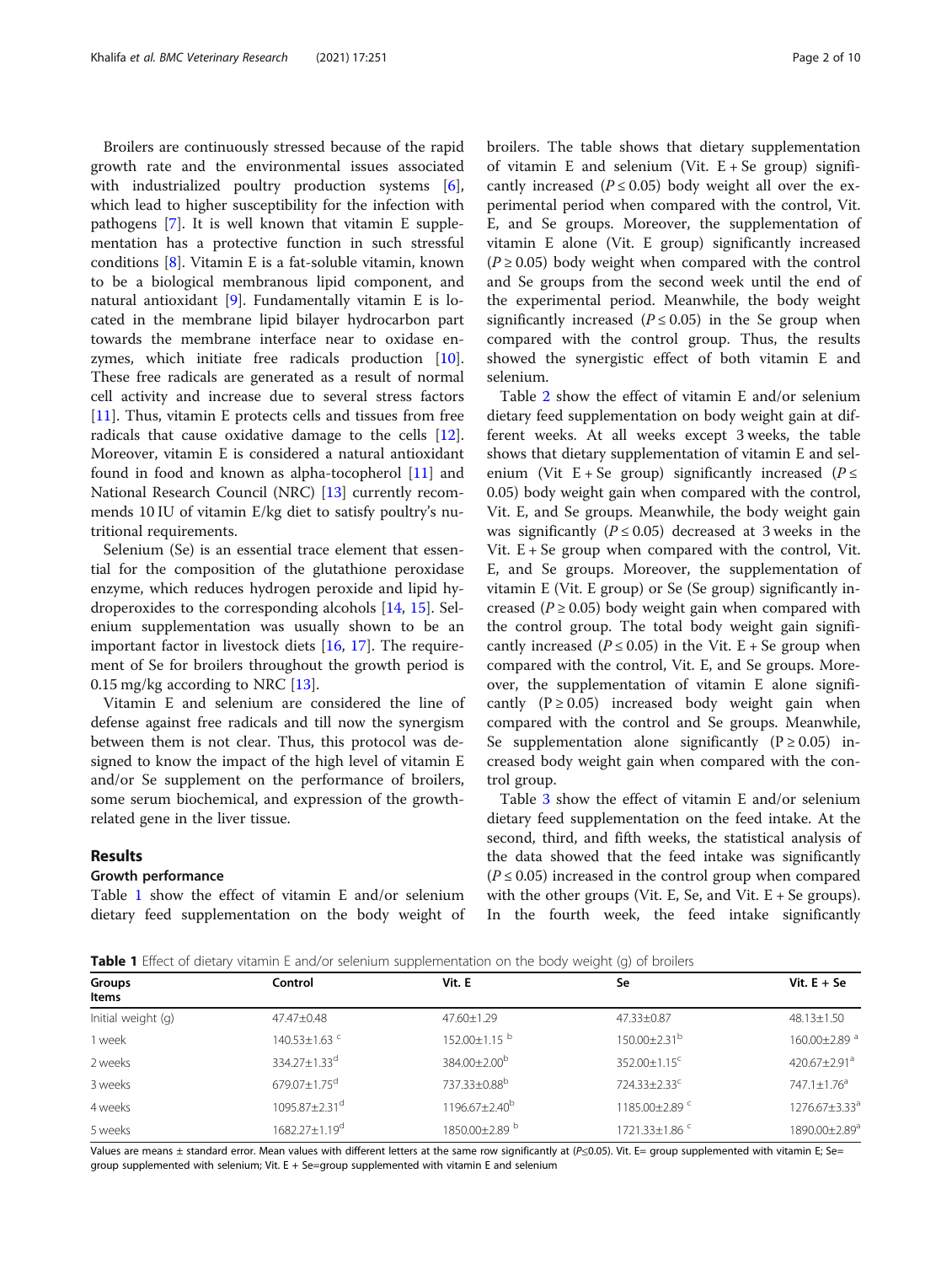<span id="page-2-0"></span>

| Table 2 Effect of dietary vitamin E and/or selenium supplementation on the body weight gain (g) of broilers |  |  |  |  |
|-------------------------------------------------------------------------------------------------------------|--|--|--|--|
|-------------------------------------------------------------------------------------------------------------|--|--|--|--|

| Groups<br>Items | Control                        | Vit. E                       | Se                              | Vit. $E + Se$                |
|-----------------|--------------------------------|------------------------------|---------------------------------|------------------------------|
| 1 week          | 93.07 $\pm$ 2.01 $\degree$     | 104.40±1.06 ab               | $102.67 + 2.36^{b}$             | 111.87 $\pm$ 3.82 $^a$       |
| 2 weeks         | $193.73 \pm 1.55$ <sup>c</sup> | $232.00+1.15^{b}$            | 202.00±1.15 <sup>c</sup>        | $260.67 + 5.17a$             |
| 3 weeks         | 344.80±2.57 <sup>c</sup>       | $353.33 \pm 2.33^b$          | $372.33 \pm 1.20^a$             | $326.67 + 1.33^d$            |
| 4 weeks         | $416.80\pm4.01^{\circ}$        | $459.33 + 2.03^b$            | 460.67+5.21 $^{\rm b}$          | $529.33 + 1.76$ <sup>a</sup> |
| 5 weeks         | $586.40 + 3.27^{\circ}$        | $653.33 + 4.91$ <sup>b</sup> | 536.33+4.48 $d$                 | $613.33 + 1.67$ <sup>a</sup> |
| Total BWG       | $1634.80 \pm 1.06^{\circ}$     | 1802.40 ± 2.71 <sup>b</sup>  | $1674.00 \pm 1.36$ <sup>c</sup> | 1841.87± 3.91 <sup>a</sup>   |

Values are means ± standard error. Mean values with different letters at the same row significantly at (P≤0.05). Vit. E= group supplemented with vitamin E; Se= group supplemented with selenium; Vit.  $E + Se = group$  supplemented with vitamin E and selenium

decreased ( $P \le 0.05$ ) in the control group when compared with the other groups that received vitamin E and/or Se. The result of the total feed intake significantly increased ( $P \le 0.05$ ) in the control group when compared with the other groups. It was noticed that the smallest feed intake presented in the vitamin E group supplementation.

Table [4](#page-3-0) show the effect of vitamin E and/or selenium dietary feed supplementation on the FCR at different weeks. The supplementation of vitamin E and/ or selenium significantly decreased  $(P \le 0.05)$  FCR along the experimental period except in the first, third, and fifth weeks. The FCR was insignificantly  $(P \le 0.05)$  decreased in the Vit. E and Se at first week, Vit.  $E + Se$  at third week, and Se groups at fifth week when compared with the control group. The result of the total FCR significantly increased  $(P \le 0.05)$  in the control group when compared with the other groups. Moreover, the value of the FCR was improved more in the vitamin E and vitamin E with selenium supplementation.

### Serum parameters

Table [5](#page-3-0) showed lipid profile, liver enzymes, and kidney function test in the serum of broilers supplemented with vitamin E and/or selenium. Statistical analysis of the lipid profile data appeared that vitamin E supplementation (Vit. E) and/or selenium (Se and Vit.  $E + Se$ )

significantly ( $p \le 0.05$ ) increase total cholesterol and HDL when compared with the control group. Moreover, HDL significantly ( $p \le 0.05$ ) increased in the group that received both supplements (Vit.  $E + Se$ ). On the other side, serum triglyceride and LDL not affected. Statistical analysis of the liver enzymes (ALT and AST) and kidney function (creatinine and urea) data indicated that the inclusion of vitamin E and selenium (Vit.  $E + Se$ ) significantly ( $p \le 0.05$ ) decreased ALT when compared with the control group. Meanwhile, AST, creatinine, and urea not affected by the supplements.

## Expression levels of liver growth-related gene

Regarding results of the growth-related gene, the addition of vitamin E and selenium induced change in the expression pattern of growth hormone receptor (GHR) and insulin-like growth factor 1 (IGF1). Where the group fed by diet with vitamin E and selenium (Vit.  $E + Se$ ) showed a significant increase in the levels of these growth-related genes compared to the other groups, which is revealed by the upregulation of GHR (Fig. [1](#page-4-0)) and IGF1 (Fig. [2\)](#page-4-0) genes. On the other side, the group fed vitamin E without selenium (Vit. E) recorded a significant increase in the level of the GHR gene compared to the control and selenium (Se) groups, which is revealed by the upregulation of the GHR gene (Fig. [1](#page-4-0)).

|  | Table 3 Effect of dietary vitamin E and/or selenium supplementation on the feed intake (g) of broilers |
|--|--------------------------------------------------------------------------------------------------------|
|  |                                                                                                        |

| Groups<br>Items       | Control                        | Vit. E                          | Se                             | Vit. $E + Se$                  |
|-----------------------|--------------------------------|---------------------------------|--------------------------------|--------------------------------|
| 1 week                | $119.44 \pm 3.93$ <sup>b</sup> | $127.09 \pm 1.21$ <sup>ab</sup> | $132.93 \pm 2.78$ <sup>a</sup> | 122.17 $\pm$ 1.92 <sup>b</sup> |
| 2 weeks               | 372.90±1.67 <sup>a</sup>       | $365.13 \pm 2.57^{\circ}$       | 372.73±2.88 <sup>a</sup>       | 354.00±1.87 <sup>c</sup>       |
| 3 weeks               | 656.18±0.93 <sup>a</sup>       | $619.51 \pm 1.14$ <sup>c</sup>  | $649.62 \pm 0.66^{\mathrm{b}}$ | $614.97 \pm 2.22$ <sup>d</sup> |
| 4 weeks               | $772.12+0.99$ <sup>c</sup>     | 745.12+2.18 <sup>d</sup>        | 792.72+2.26 <sup>b</sup>       | $802.45 + 2.75^a$              |
| 5 weeks               | 960.28±0.21 <sup>a</sup>       | 912.07±1.04 <sup>c</sup>        | 876.20±2.25 <sup>d</sup>       | $923.02 \pm 1.53^b$            |
| Total feed intake (q) | 2880.91 3.18 <sup>a</sup>      | 2768.93 1.94 °                  | 2824.28 1.28 b                 | 2816.60 3.80 b                 |

Values are means ± standard error. Mean values with different letters at the same row significantly at (P≤0.05). Vit. E= group supplemented with vitamin E; Se= group supplemented with selenium; Vit. E + Se=group supplemented with vitamin E and selenium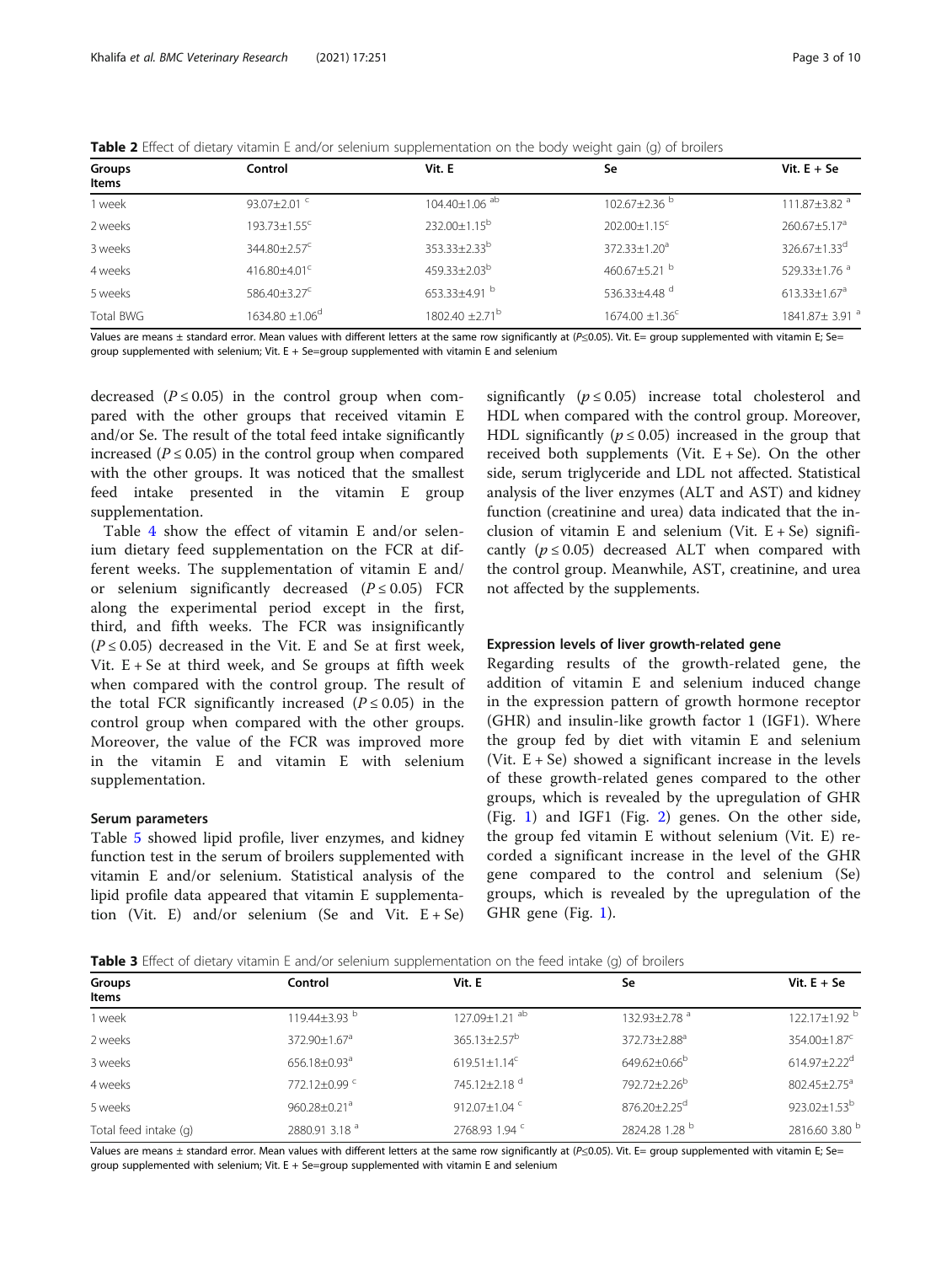<span id="page-3-0"></span>Table 4 Effect of dietary vitamin E and/or selenium supplementation on the FCR of broilers

| Groups<br><b>Items</b> | Control                      | Vit. E                       | Se                         | Vit. $E + Se$                |
|------------------------|------------------------------|------------------------------|----------------------------|------------------------------|
| 1 week                 | $1.29 + 0.06$ <sup>a</sup>   | $1.22 + 0.01$ <sup>a</sup>   | $1.29 + 0.02$ <sup>a</sup> | $1.09 \pm 0.02$ <sup>b</sup> |
| 2 weeks                | $1.93 + 0.02a$               | $1.58 \pm 0.01^c$            | $1.85 \pm 0.00^{\circ}$    | $1.36 + 0.02^d$              |
| 3 weeks                | $1.90 \pm 0.01$ <sup>a</sup> | $1.75 + 0.01^{b}$            | $1.75 + 0.01^b$            | $1.88 + 0.01a$               |
| 4 weeks                | $1.85 + 0.02a$               | $1.62 + 0.01^c$              | $1.72 \pm 0.01$ b          | $1.52 + 0.00$ <sup>d</sup>   |
| 5 weeks                | $1.64 + 0.01a$               | $1.39 \pm 0.01$ <sup>c</sup> | $1.64 + 0.01$ <sup>a</sup> | $1.50 \pm 0.00^{\circ}$      |
| <b>Total FCR</b>       | 1.760.00 <sup>d</sup>        | 1.54 0.03 $\degree$          | 1.690.01 <sup>b</sup>      | 1.53 0.03 $\degree$          |

Values are means ± standard error. Mean values with different letters at the same row significantly at ( $P \le 0.05$ ). Vit. E= group supplemented with vitamin E; Se= group supplemented with selenium; Vit. E + Se=group supplemented with vitamin E and selenium

## **Discussion**

Excessive dietary Vitamin E and selenium have been researched in order to improve the growth of the broilers and investigate the effect of Vit. E and/or Se on gene expression of the growth related gene in the liver tissue. The combination of both supplements (Vit. E and Se) has shown an increase in the body weight and weight gain of broilers [[18,](#page-8-0) [19\]](#page-8-0). These results are in line with Salahuddin et al. [\[20\]](#page-8-0) who showed that dietary vitamin E and selenium (100 mg and 0.22 mg/kg diet for vitamin E and selenium, respectively) improves the live body weight and gain. These findings may be due to the enhancement of dietary nutrient digestion and assimilation by 100 mg vitamin E and 0.3 mg of Selenium per kg diet. Furthermore, the antioxidant properties of both vitamin E and selenium, which affect the health of the birds and so increased body weight. These results are dissonant with Habibian et al. [[21\]](#page-8-0) who found that supplementing vitamin E and selenium has no impact on the broiler's growth, except feed intake, which decreases with treatments. Moreover, dietary vitamin E or selenium improved the weight of broilers compared with those who didn't receive vitamin E or selenium (control group). These results may be attributed to origin of the selenium used in the study (sodium selenite) where the bioefficacy of selenium depends on its chemical form. Surai et al. [\[22](#page-8-0)] reported that organic selenium is better than the traditional inorganic form of the selenium. Also,

Swain et al. [[23](#page-8-0)] reported that broilers supplemented with vitamin E consumed less feed than those fed the basal diet. These results come in constant with the results of the feed intake. Also, Pompeu et al. [[24\]](#page-8-0) reported there is no link between supplementing dietary vitamin E and growth performance. Yoon et al. [[25](#page-8-0)] found that the addition of selenium  $(P > 0.05)$  did not impact the growth of broilers at 42 d of age. Dietary selenium or vitamin E supplements decrease mortality and increase body weight gain of non-vaccinated broilers experimentally infected with  $E$ . tenella  $[26]$ .

On the other side, the results of the total feed intake in this experiment are in line with Dalia et al. [[27](#page-8-0)] who found that vitamin E and/or Se (inorganic or organic) inclusion significantly decreases feed intake and improves growth parameters. These results may be attributed to the good health of the broilers as a result of the antioxidant effect of vitamin E and/or Se. In contrast, Salahuddin et al. [\[20\]](#page-8-0) reported that the broiler feed intake was not affected by additional vitamin E and selenium. Vitamin E and Se supplements had no effect on feed use and appeared to promote growth [\[28](#page-8-0)]. Likewise, Arrieta [[29\]](#page-8-0) revealed that there is no significant between different groups treated with vitamin E and/or Se related to feeding intake. Regarding results of FCR, Choct et al. [[30\]](#page-8-0) reported a significant decrease in the feed intake while the same weight gains are preserved or increased this leads to a decrease in FCR. Thus, the FCR results were significantly improved as a result of a significant decrease in feed intake with increased weight gain. Similar results were obtained by Ziaei and Pour [\[31\]](#page-8-0). These results are discordant with Habibian et al. [\[21](#page-8-0)] who found FCR of broilers, which received different vitamin E and selenium levels didn't change during the entire ex-perimental period. Moreover, Tayeb and Qader [\[32](#page-8-0)] said

**Table 5** Effect of dietary vitamin E and/or selenium supplementation on the serum parameters of broilers

| Groups<br>Items       | Control                       | Vit. E                        | Se                            | Vit. $E + Se$              |
|-----------------------|-------------------------------|-------------------------------|-------------------------------|----------------------------|
| Cholesterol (mg/dl)   | 140.47±3.55 <sup>b</sup>      | 183.47±3.54 <sup>a</sup>      | 171.60±4.65 <sup>a</sup>      | 182.80±3.80 <sup>a</sup>   |
| Triglycerides (mg/dl) | 47.56±0.29                    | $48.71 \pm 2.14$              | 47.98±1.65                    | $46.35 \pm 1.52$           |
| LDL (mg/dl)           | $13.11 \pm 0.72$              | 12.90±3.07                    | $12.52 \pm 1.41$              | $12.15 \pm 1.16$           |
| HDL (mg/dl)           | $97.29 \pm 1.85$ <sup>c</sup> | $117.93 \pm 1.59^b$           | $112.67 \pm 2.03^b$           | 142.40±1.55 <sup>a</sup>   |
| Urea (mg/dl)          | $4.20 \pm 0.05^{ab}$          | $3.53 \pm 0.08^b$             | 4.93 $\pm$ 0.45 $^{\circ}$    | 4.46 $\pm$ 0.25 $^{\circ}$ |
| Creatinine (mg/dl)    | $0.40 \pm 0.09$               | $0.54 \pm 0.06$               | $0.56 \pm 0.05$               | $0.46 \pm 0.02$            |
| ALT (u/l)             | 7.32±0.74 <sup>a</sup>        | $5.96 \pm 0.52$ <sup>ab</sup> | $6.13 \pm 0.03$ <sup>ab</sup> | $4.93 \pm 0.31^b$          |
| AST (u/l)             | 195.57±3.96                   | 203.67±2.34                   | 193.80 ±3.58                  | $203.13 \pm 3.93$          |

Values are means ± standard error. Mean values with different letters at the same row significantly at (P≤0.05). Vit. E= group supplemented with vitamin E; Se= group supplemented with selenium; Vit. E + Se=group supplemented with vitamin E and selenium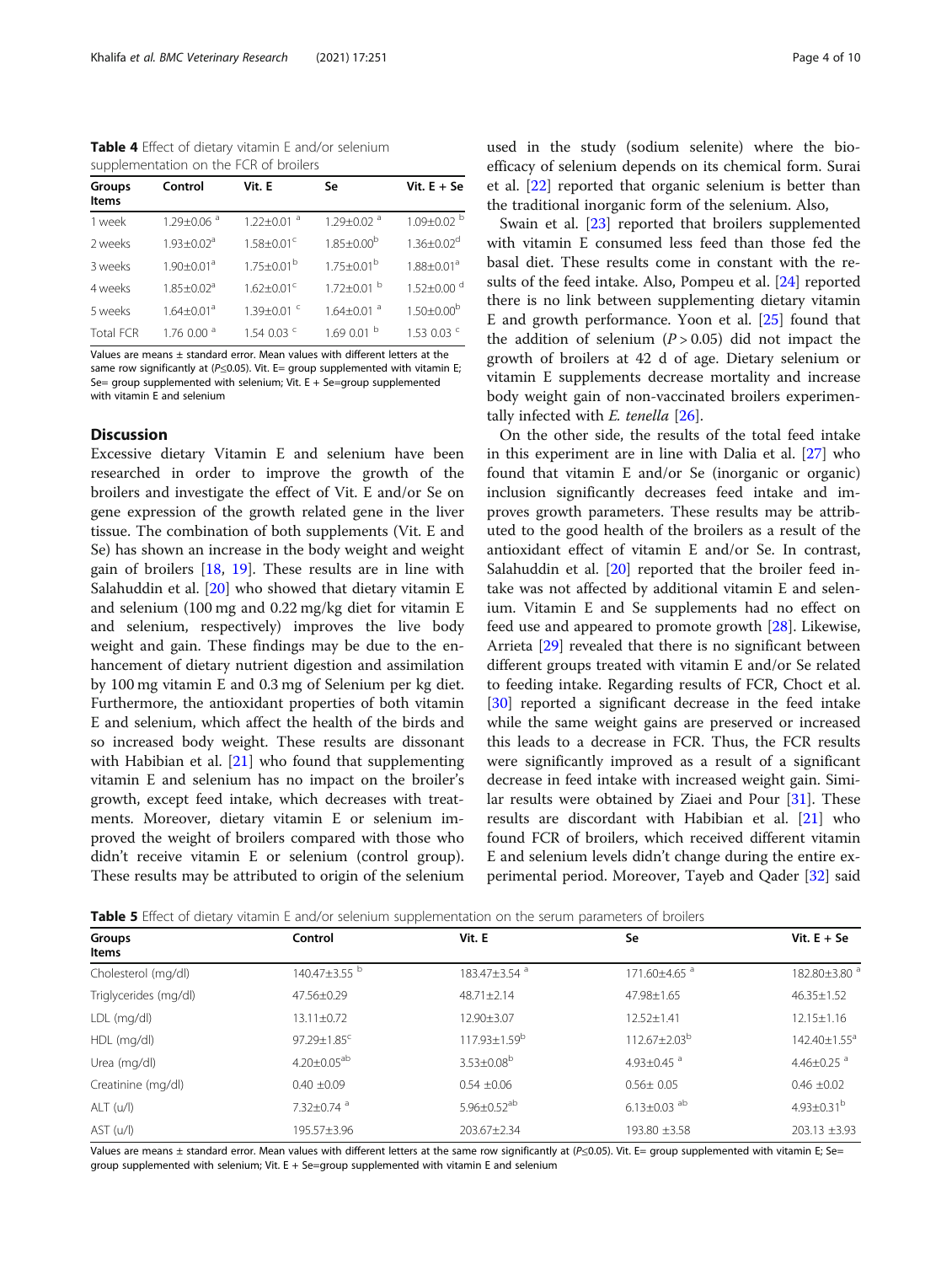

<span id="page-4-0"></span>

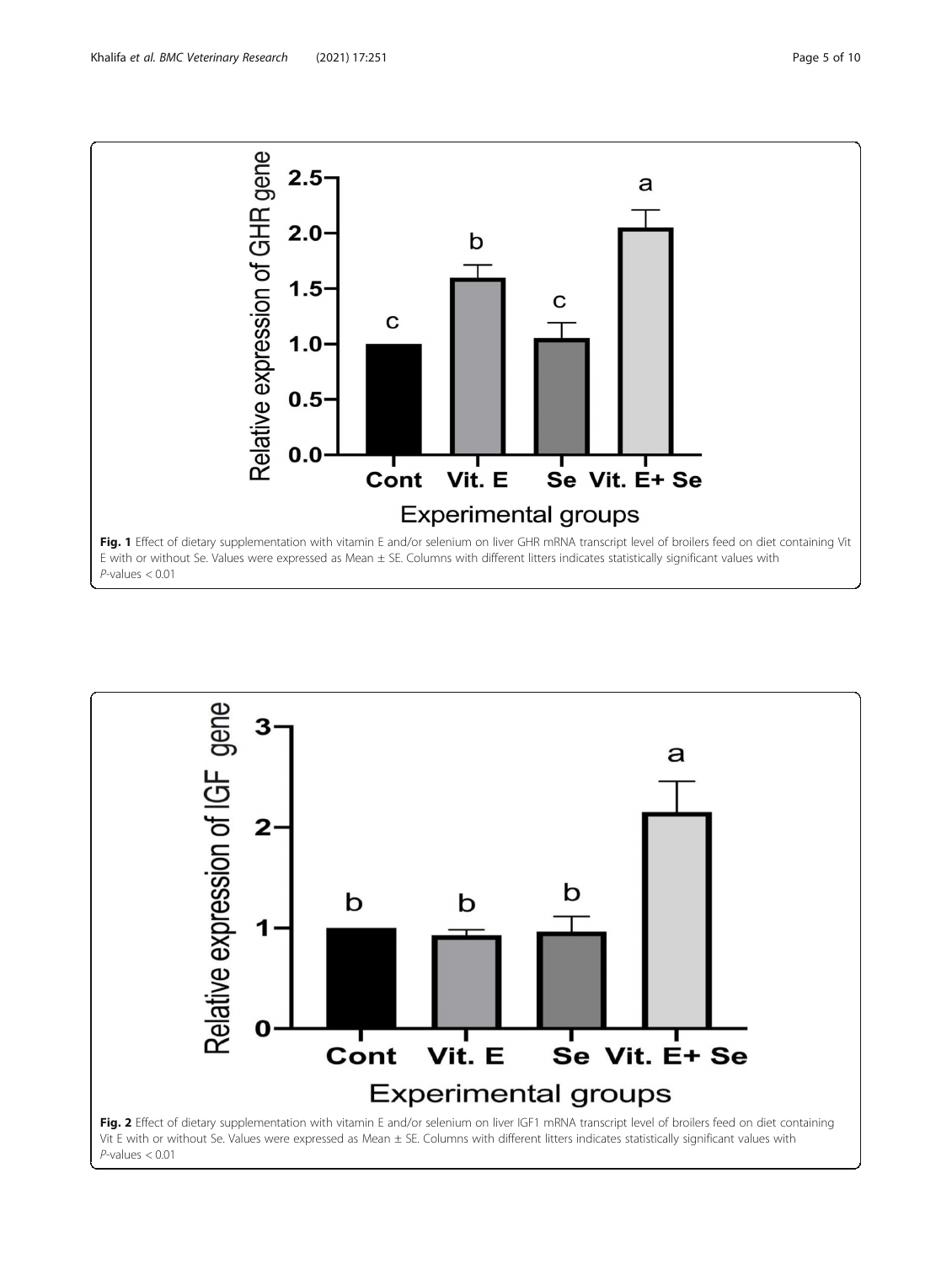there are no major variances among all treatments and the controls at 49 days of age in live body weight, body weight gain, feed intake, and feed conversion ratio of broilers treated with Vit. E and/or Se. On the other side, Choct et al. [\[30\]](#page-8-0) found that any increase in selenium levels in the broilers diet would decrease FCR. In addition, Selvam et al. [[33\]](#page-8-0) indicated the addition of vitamin E to broilers subjected to high stocking density (HSD) at 70 g/ton of feed could effectively reverse the negative consequences of HSD and increase broiler production. The results of the products were confirmed by the results of the gene expression of the growth-related genes.

These results of the production performance were confirmed by the results of the serum biochemistry, which done indication about the health status of the birds. This improvement in serum biochemistry may be attributed to the antioxidant effects of vitamin E and/or selenium. Habibian et al. [[15](#page-8-0)] found the same result as indicated in the present investigation and reported that LDL and HDL decrease and increase, respectively, in broilers fed on a diet containing vitamin E. Vitamin E supplementation decrease the activity of AST and ALT [[34\]](#page-8-0). In addition, the combination of vitamin E and Se can mitigate the side effects of afla and Ochratoxin on the serum biochemistry of broilers [\[35](#page-8-0)]. On the other hand, Arslan et al. [[36\]](#page-8-0) reported that there are no important variations between control and experimental groups in plasma cholesterol, triglyceride, AST, or ALT. Moreover, Hala and Fathy [\[37](#page-9-0)] found a significant decrease in cholesterol, triglyceride as well as LDL levels with increase HDL in the serum of broilers supplemented with different levels of Se. In our results the cholesterol increased with the vitamin E and/or selenium supplementation, which may be attributed to the level of vitamin E and/or selenium used in the present study. These results confirmed by the result of Habibian et al. [[15\]](#page-8-0). The cause of this result not clear. However, this obviously requires more study.

To our knowledge, there is no literature about the effect of vitamin E and/or Se on the expression of the growth-related gene in broilers. There are many papers that explain the relationship between vitamin E and/or Se and the expression of the antioxidantrelated gene. The results of the expression of the growth-related gene in the present design showed upregulation of the growth hormone receptor (GHR) and insulin-like growth factor 1 (IGF1). These results may be attributed to the antioxidant effect of vitamin E and/or Se, which confirmed through many papers [[38](#page-9-0)–[40\]](#page-9-0). The broilers GHR play an important role in broilers' production parameters because of its cardinal role in the development [[41](#page-9-0)]. Moreover, the full growth and development of birds are mainly connected to the pathways of "the hypothalamushypophysical pathway" [[42\]](#page-9-0). Both hormones; Growth hormone and somatostatin are secreted from neurohypophysis, which plays a double role in the modulation and control of the pituitary and growth hormone (GH). Growth hormone circulates back into the liver through the blood and binds on the liver cell surface with the GH receptor (GHR) in order to initiate signaling mechanisms that encourage the expression of the IGFs. IGFs circulate through the blood into the body tissues and stimulate growth and differentiation of the cell [\[43](#page-9-0)].

## Conclusion

Our data investigated that the dietary inclusion of Vit. E and/or Se significantly ( $P \le 0.05$ ) improved the production parameters without any side effect on the general health status of the broilers, which indicated by normal serum biochemical parameters. Moreover, the treatments positively affected the expression of some genes related to growth performance including growth hormone receptor (GHR) and insulin-like growth factor 1 (IGF1) in the liver tissue of broilers.

## **Methods**

## Experimental protocol

To investigate the effect of vitamin E (alpha-tocopherol acetate from Sigma Al-drich Co., USA) and/or sodium selenite (from Eibico Company, Egypt) on broilers' growth performance for 35 days, 120 one day-old chicks (Cobb-505) with average weight  $47.63 \pm 0.17$  g/chick were used. The obtained chicks from a local farm were reared in a clean, well-ventilated room and received feed and water ad libitum with good sanitation and hygienic management. The birds were reared on sawdust bedding on the floor in replicate where the replicates were separated by wire (surrounded by wood and its height about 2 m) with light/dark 23/1 h. /day. The day-old chicks were allotted randomly (ranking method) into four groups (Fig. [3](#page-6-0)) according to the supplement; Group without supplement (control group) that fed on a prepared (Table [6](#page-7-0)) basal diet (according to broiler nutrition specification, 2007) and three groups supplemented with vitamin E and/or selenium; Vit. E group that supplemented with vitamin E alone (100 mg Vit. E/kg diet), Se group that supplemented with selenium alone (0.3 mg sodium selenite/kg diet), and Vit.  $E + Se$  group that supplemented with both vitamin E and selenium (100 mg Vit. E + 0.3 mg sodium selenite/kg diet). Each group had three replicates (ten chicks/replicate). The supplements were added to the formulated diet at different stages of broilers growth (starter, grower, and finisher). The birds were vaccinated against ND and IBD at 7 & 12 day,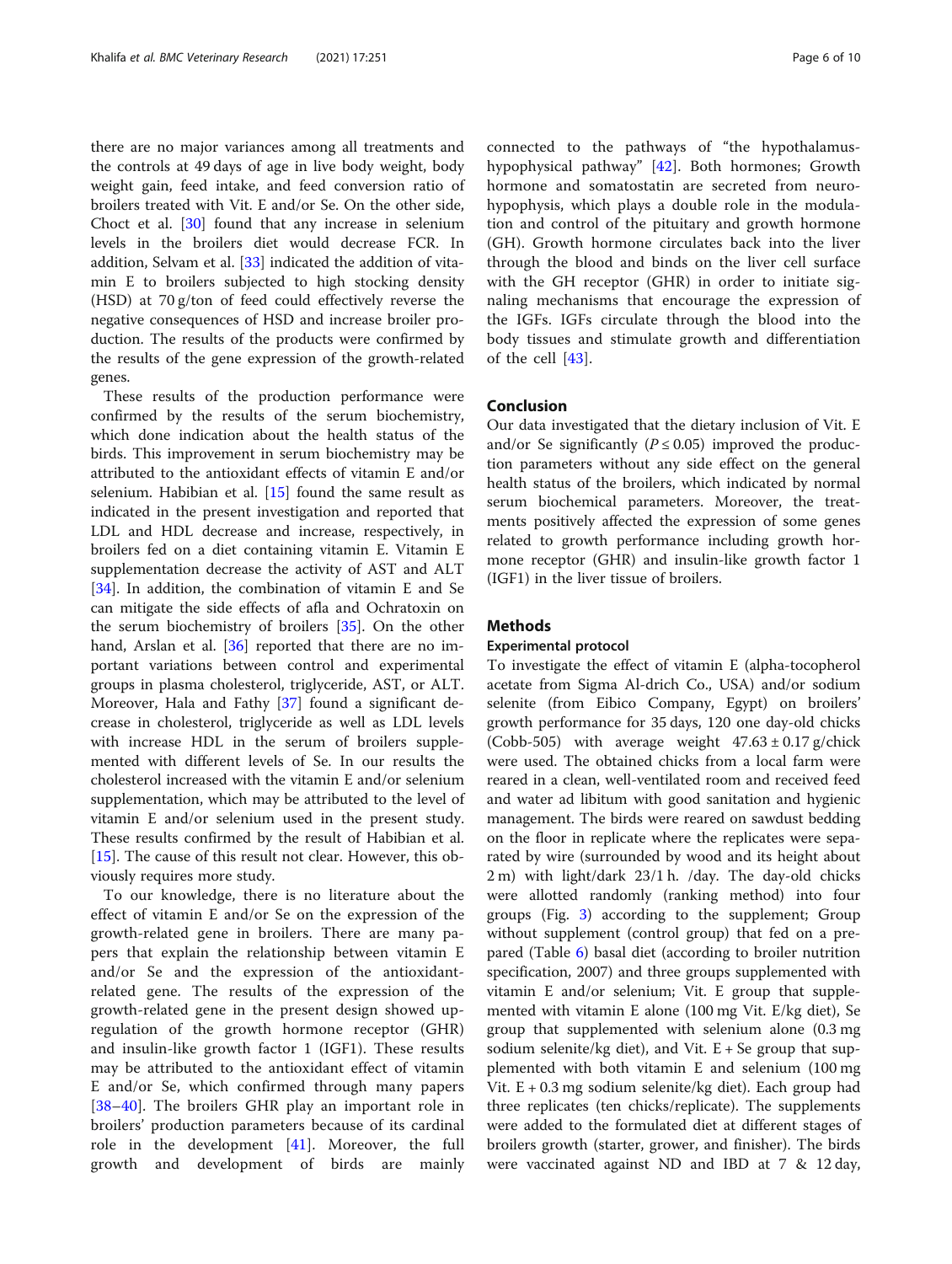<span id="page-6-0"></span>

respectively according to the program of vaccination during the experimental period.

The weight of the individual broiler was taken at the first of the protocol and weekly for the calculation of the growth parameters according to Vohra and Roudybush [[44\]](#page-9-0), Castell and Tiews [\[45\]](#page-9-0), and Tacon [\[46](#page-9-0)] for (body weight (BW), weight gain (WG), and feed conversion ratio (FCR), respectively. Meanwhile, the feed intake/replicate was recorded weekly.

Growth parameters: Body weight, weight gain, feed conversion ratio (FCR) were calculated.

Weight gain  $=$  (Final body weight–Initial body weight)

Total weight gain (TG) was calculated by the following equation,

 $TG(g) = Wt1-Wt0$ 

Where wt1 is the final body weight (g) and wt0 is the initial body weight (g) according to Castell and Tiews [[45\]](#page-9-0).

Feed conversion ratio was calculated by the following equation according to Tacon [\[46](#page-9-0)].

 $FCR = Feed$  intake  $(g)/weight$  gain  $(g)$ 

## Serum and tissue samples collection

After 35 days, two birds from each replicate (6 birds/ group) were randomly selected and anesthetized by intraperitoneal injection (IP) of sodium pentobarbital with a dose of 50 mg/kg for the blood (from wing vein) and liver tissue samples collection. The selection of the broilers for blood samples was not based on any prespecified effect. The blood samples without anticoagulant (6 ml/sample) were used for serum separation at 3000 rpm for 15 min and kept at − 20 °C. The separated serum samples were used to measure liver enzymes (ALT and AST), kidney function (urea and creatinine), and lipid profile, which include total cholesterol, triglyceride, low-density lipoprotein, and high-density lipoprotein by using commercial kits from the Bio-Diagnostic Company, Giza, Egypt. The investigators were not blinded during data collection and computational analysis. Blinding was used during analysis.

At the end of the protocol, the remaining live broilers were euthanized in strong bags by CO2 suffocation. Moreover, after the collection of the tissue samples for gene expression, the remnant of the sacrificed birds and dead ones as well as bedding material was buried in the strict hygienically controlled properly constructed burial pit.

## RNA isolation and cDNA synthesis

For measuring the gene expression of growth regulatory genes, growth hormone receptors (GHR) and insulinlike growth factor (IGF), liver tissue samples were collected from five birds in each treatment and directly frozen in liquid nitrogen and stored at − 80 °C until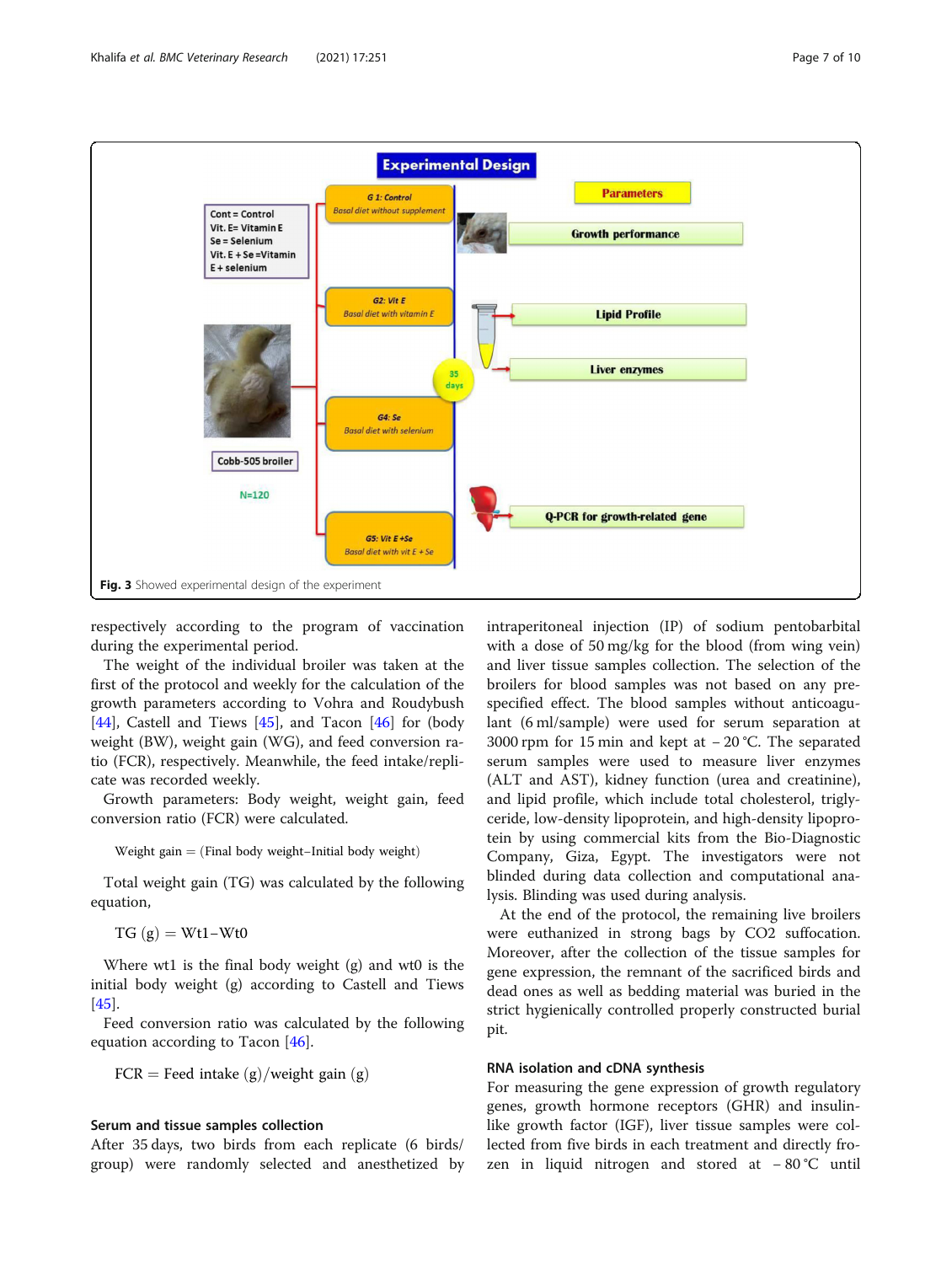<span id="page-7-0"></span>

| <b>Table 6</b> Physical and chemical constituent of the basal diet |  |
|--------------------------------------------------------------------|--|
|--------------------------------------------------------------------|--|

|                       | <b>Starter</b> | Grower         | Finisher       |
|-----------------------|----------------|----------------|----------------|
| Ingredients %         |                |                |                |
| Corn                  | 58.56          | 63.53          | 67.9           |
| SBM, 47.5             | 30             | 29.1           | 26             |
| <b>CGM</b>            | 6              | $\overline{2}$ | 1              |
| Soya oil              | 1.5            | $\overline{2}$ | $\overline{2}$ |
| Di-calcium phosphate  | 1.63           | 1.45           | 1.38           |
| Limestone             | 1.12           | 0.86           | 0.77           |
| Salt                  | 0.43           | 0.38           | 0.375          |
| Lysine HCL            | 0.29           | 0.19           | 0.13           |
| DI Methionine         | 0.17           | 0.19           | 0.145          |
| Premix <sup>a</sup>   | 0.3            | 0.3            | 0.3            |
| <b>Nutrients %</b>    |                |                |                |
| ME (kcal/kg)          | 3096           | 3124           | 3155           |
| Crude protein         | 23             | 20.35          | 18.55          |
| Lysine                | 1.325          | 1.19           | 1.05           |
| Methionine            | 0.597          | 0.54           | 0.47           |
| Methionine+Cyst       | 0.982          | 0.89           | 0.78           |
| Meth+Cys/lysine ratio | 0.74           | 0.74           | 0.74           |
| Crude fat             | 4.15           | 4.74           | 4.86           |
| Ca                    | 0.9            | 0.86           | 0.8            |
| AP                    | 0.45           | 0.42           | 0.4            |

<sup>a</sup>Premix provides Vit A (12,000 lu), vit D (5000 lu), vit E (50 mg), vit K3 (3 mg), vit B1 (3 mg), vit B2 (8 mg), vit B6 (4 mg), vit B12 (0.016 mg), nicotinic acid (60 mg), pantothinic acid (15 mg), folic acid (2 mg), biotin (0.2 mg), iron (40 mg), copper (16 mg), zinc (100 mg), manganese (120 mg), iodine (1.25 mg), selenium (0.3 mg) per 1 kg diet

analysis. The total RNA was extracted using TRI reagent (easy-RED™, iNtRON Biotechnology, South Korea), following the manufacturers' protocol. The integrity and quality of RNA were verified on 2% agarose gel electrophoresis. The cDNA was synthesized from the RNA using the SensiFAST™ cDNA synthesis kit (Bioline, United Kingdom), then stored at − 20 °C until analysis (Table 7).

| Table 7 Primers used for qRT-PCR analysis |  |
|-------------------------------------------|--|
|-------------------------------------------|--|

|             | Gene Primer                                                                                   | Reference                               | Annealing<br>temperature |
|-------------|-----------------------------------------------------------------------------------------------|-----------------------------------------|--------------------------|
| B-<br>actin | F: ACCTGAGCGCAAGTAC Xie et al. [47]<br><b>TCTGTCT</b><br>R' CATCGTACTCCTGCTTGC<br><b>TGAT</b> |                                         | $60^{\circ}$ C           |
| GHR         | F. AACACAGATACCCA<br>ACAGCC<br>R: AGAAGTCAGTGTTTGT<br>CAGGG                                   | El-Naggar et al. $60^{\circ}$ C<br>[48] |                          |
| IGF         | F: CACCTAAATCTGCACG<br>$($ $\perp$<br>R: CITGTGGATGGCATGA<br>TCT                              | El-Naggar et al. $60^{\circ}$ C<br>[48] |                          |

GHR growth hormone receptor and IGF Insulin like growth factor

## Q-PCR (quantitative real-time polymerase chain reaction)

Real-time amplification was done in Stratagene MX300P Realtime PCR machine (Agilent Technologies, USA), using the SensiFast™ SYBR Lo-Rox kit (Bioline, United Kingdom) following the manufacturer's recommendations. The thermocycler protocol was: initial denaturation at 95 °C for 15 min, followed by 40 cycles at 95 °C for 15 s, annealing  $60^{\circ}$ C for 1 min. Dissociation curves were analyzed to validate those specific PCR products were amplified. All samples were tested in duplicates. Ct values of the target genes were normalized against Ct values of the house-keeping gene (β actin gene) of the sample gene, then used in the calculation of fold change(2^−ΔΔCT) according to Livak and Schmittgen [\[49](#page-9-0)].

### Statistical analysis

The statistical analysis of data was performed using SPSS version 20. One-way ANOVA was used to test the effect of supplementing vitamin E and/or selenium into the birds' diet.

#### Abbreviations

ALT: Alanine transaminase; AST: Aspartate aminotransferase; BW: Body weight; DNA: Deoxyribonucleic acid; FCR: Feed conversion ratio; GH: Growth hormone; GHR: Growth hormone receptor; HDL: High-density lipoprotein; HSD: High stocking density; IGF1: Insulin-like growth factor 1; IP: Intraperitoneal injection; Q-PCR: Real-Time Polymerase Chain Reaction; LDL: Low-density lipoprotein; ND: Newcastle disease; NDV: Newcastle disease virus; NF: Nuclear factor; RNA: Ribonucleic acid; Se: Selenium

#### Acknowledgments

The authors acknowledge the financial support of Taif University Researchers Supporting Project number (TURSP-2020/82), Taif University, Taif, Saudi Arabia.

#### Guidelines

All methods were carried out in accordance with relevant guidelines and regulations.

#### ARRIVE guidelines

The authors confirm that the study was carried out in compliance with the ARRIVE guidelines.

#### Authors' contributions

All authors contributed equally to this work whereas they designed, conducted the experiment and wrote the manuscript. All authors have read and approved the manuscript. OAK, SAH, and FE measured Q-PCR for the collected samples. RAA and SEF measured serum biochemistry. OAK, FE, RAA, and SEF designed diet formulation and measured growth performance parameters. MMA, GMA, and AEA revised final article. AEA funder of the manuscript. SF made interpretation of the results.

#### Funding

This research was funded by Taif University Researchers Supporting Project number (TURSP-2020/82), Taif University, Taif, Saudi Arabia.

#### Availability of data and materials

The datasets used and/or analyzed during the current study are available from corresponding author on reasonable request.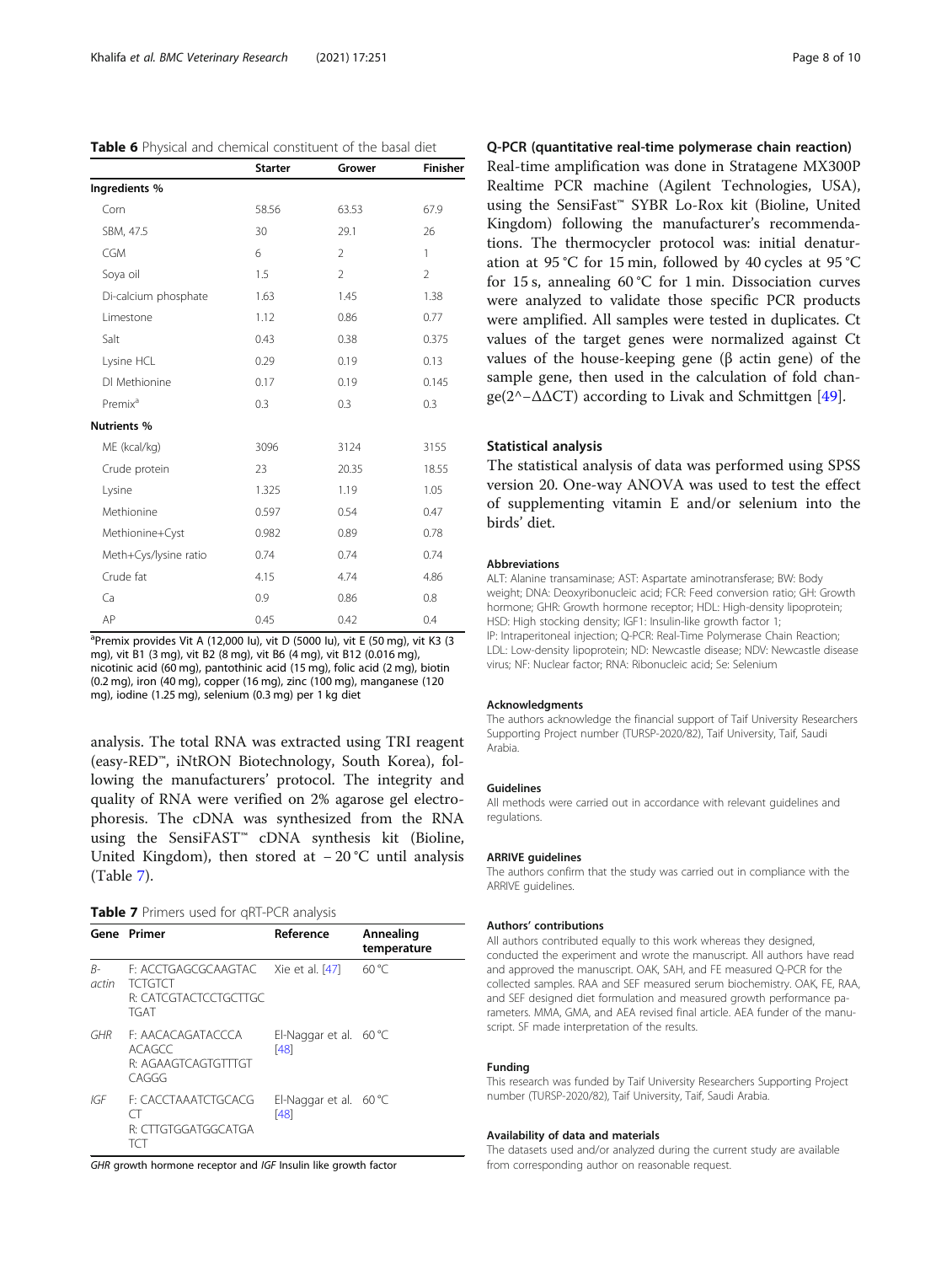## <span id="page-8-0"></span>Declarations

#### Ethics approval and consent to participate

The current study was approved by the Ethical Committee for live birds sampling at the Faculty of Veterinary Medicine, Benha University, Egypt (BUFVTM 03–05-21).

#### Consent for publication

Not applicable.

#### Competing interests

The authors declare that they have no competing interests.

#### Author details

<sup>1</sup>Department of Animal Wealth Development, Genetics and Genetic engineering, Faculty of veterinary medicine, Benha University, Benha, Egypt. 2 Department of physiology, Faculty of Veterinary Medicine, Kafrelsheikh University, Kafrelsheikh, Egypt. <sup>3</sup>Department of Animal Husbandry and Animal Wealth Development, Faculty of Veterinary Medicine, Alexandria University, Alexandria, Egypt. <sup>4</sup>Pharmacology Department, Faculty of Veterinary Medicine, Suez Canal University, Ismailia 41522, Egypt. 5 Department of Biology, College of Science, Princess Nourah bint Abdulrahman University, Riyadh, Saudi Arabia. <sup>6</sup>Department of Clinical Laboratory Sciences, College of Applied Medical Sciences, Taif University, P.O.Box 11099, Taif 21944, Saudi Arabia. <sup>7</sup> Biochemistry Dept., Faculty of Veterinary Medicine, Matrouh University, Matrouh, Egypt.

## Received: 1 February 2021 Accepted: 6 July 2021 Published online: 21 July 2021

#### References

- 1. FAO. 2017. Available online: [http://www.fao.org/3/a-i7343e.pdf.](http://www.fao.org/3/a-i7343e.pdf) Accessed 28 July 2019.
- 2. Landes M, Persaud I. India' s poultry sector: development and prospects (no. Folleto 1088.); 2004.
- 3. Wahyono ND, Utami MMD. A review of the poultry meat production
- industry for food safety in Indonesia. In J Phys Conf Ser. 2018;933:012125. 4. Kozioł I, Krzywoń M. The condition of the poultry industry in Poland. Prog Eco Sci. 2014;1:85–98.
- 5. Biesek J, Kuźniacka J, Banaszak M, Kaczmarek S, Adamski M, Rutkowski A, et al. Growth performance and carcass quality in broiler chickens fed on legume seeds and rapeseed meal. Animals. 2020;10(5):846. [https://doi.org/1](https://doi.org/10.3390/ani10050846) [0.3390/ani10050846](https://doi.org/10.3390/ani10050846).
- 6. Shane S. Thai broiler integrators committed to exports-discover the secrets of Thailand's flourishing poultrymeat success. Poult Int. 2003;42(7):16–9.
- 7. McCorkle FRED, Glick B. The effect of aging on immune competence in the chicken: antibody-mediated immunity. Poult Sci. 1980;59(3):669–72. [https://](https://doi.org/10.3382/ps.0590669) [doi.org/10.3382/ps.0590669.](https://doi.org/10.3382/ps.0590669)
- 8. Lohakare JD, Hahn TW, Shim YH, Choi JY, Chae BJ. Effects of feeding methods (feed vs. water) of vitamin E on growth performance and meat quality of broilers. Asian Australas J Anim Sci. 2004;17(9):1260–5. [https://doi.](https://doi.org/10.5713/ajas.2004.1260) [org/10.5713/ajas.2004.1260](https://doi.org/10.5713/ajas.2004.1260).
- 9. Gutteridge JM, Halliwell B. 1 Iron toxicity and oxygen radicals. Baillieres Clin Haematol. 1989;2(2):195–256. [https://doi.org/10.1016/S0950-3536\(89\)80017-4](https://doi.org/10.1016/S0950-3536(89)80017-4).
- 10. Packer L. Protective role of vitamin E in biological systems. Am J Clin Nutr. 1991;53(4):1050S–5S. [https://doi.org/10.1093/ajcn/53.4.1050S.](https://doi.org/10.1093/ajcn/53.4.1050S)
- 11. El-Demerdash FM, Yousef MI, Kedwany FS, Baghdadi HH. Role of αtocopherol and β-carotene in ameliorating the fenvalerate-induced changes in oxidative stress, hemato-biochemical parameters, and semen quality of male rats. J Environ Sci Health B. 2004;39(3):443–59. [https://doi.org/10.1081/](https://doi.org/10.1081/PFC-120035929) [PFC-120035929](https://doi.org/10.1081/PFC-120035929).
- 12. Gallo-Torres DC. Absorption, blood transport and metabolism of vitamin E. A comprehensive treatise; 1980. p. 170–267.
- 13. NRC (National Research Council). Non-native oystersin the Chesapeake Bay. Washington, DC: National Research Council, National Academies Press; 2004.
- 14. Yu BP. Cellular defenses against damage from reactive oxygen species. Physiol Rev. 1994;74(1):139–62. <https://doi.org/10.1152/physrev.1994.74.1.139>.
- 15. Habibian M, Ghazi S, Moeini MM, Abdolmohammadi A. Effects of dietary selenium and vitamin E on immune response and biological blood parameters of broilers reared under thermoneutral or heat stress conditions.

Int J Biometeorol. 2014;58(5):741–52. [https://doi.org/10.1007/s00484-013-](https://doi.org/10.1007/s00484-013-0654-y) [0654-y.](https://doi.org/10.1007/s00484-013-0654-y)

- 16. Quesnel H, Renaudin A, Le Floc'h N, Jondreville C, Père MC, Taylor-Pickard JA, et al. Effect of organic and inorganic selenium sources in sow diets on colostrum production and piglet response to a poor sanitary environment after weaning. Animal. 2008;2(6):859–66. [https://doi.org/10.1017/S17517311](https://doi.org/10.1017/S1751731108001869) [08001869](https://doi.org/10.1017/S1751731108001869)
- 17. Chen G, Wu J, Li C. The effect of different selenium levels on production performance and biochemical parameters of broilers. Ital J Anim Sci. 2013; 12(4):e79. [https://doi.org/10.4081/ijas.2013.e79.](https://doi.org/10.4081/ijas.2013.e79)
- 18. Aravind KL, Gowdh CV, Manjunath BP, Rajendera AY, Ganpule SP. Influence of dietary level of selenium and vitamin E on growth immunity and carcass traits in broiler chickens. Indian J Poult Sci. 2001;36(1):58–62.
- 19. Bobade SP, Sarag AN, Rekhate DH, Dhok AP, Joge SV. Efficacy of vitamin E and selenium on growth performance of broilers. Vet World. 2009;2(1):20.
- 20. Salahuddin M, Khandaker ZH, Mohiuddin M, Billah MM. Effect of supplementation of vitamin E and selenium from Lolyvit-ES on the performance of broiler. Asian J Med Biol Res. 2017;3(4):521–8.
- 21. Habibian M, Ghazi S, Moeini MM. Effects of dietary selenium and vitamin E on growth performance, meat yield, and selenium content and lipid oxidation of breast meat of broilers reared under heat stress. Biol Trace Elem Res. 2016;169(1):142–52. <https://doi.org/10.1007/s12011-015-0404-6>.
- 22. Surai PF, Kochish II, Fisinin VI, Velichko OA. Selenium in poultry nutrition: from sodium selenite to organic selenium sources. J Poult Sci. 2018;55(2): 79–93.
- 23. Swain BK, Johri TS, Majumdar S. Effect of supplementation of vitamin E, selenium and their different combinations on the performance and immune response of broilers. Br Poult Sci. 2000;41(3):287–92. [https://doi.](https://doi.org/10.1080/713654938) [org/10.1080/713654938.](https://doi.org/10.1080/713654938)
- 24. Pompeu MA, Cavalcanti LF, Toral FL. Effect of vitamin E supplementation on growth performance, meat quality, and immune response of male broiler chickens: a meta-analysis. Livest Sci. 2018;208:5–13. [https://doi.org/10.1016/j.](https://doi.org/10.1016/j.livsci.2017.11.021) [livsci.2017.11.021](https://doi.org/10.1016/j.livsci.2017.11.021).
- 25. Yoon I, Werner TM, Butler JM. Effect of source and concentration of selenium on growth performance and selenium retention in broiler chickens. Poult Sci. 2007;86(4):727–30. <https://doi.org/10.1093/ps/86.4.727>.
- 26. Colnago GL, Jensen LS, Long PL. Effect of selenium and vitamin E on the development of immunity to coccidiosis in chickens. Poult Sci. 1984;63(6): 1136–43. [https://doi.org/10.3382/ps.0631136.](https://doi.org/10.3382/ps.0631136)
- 27. Dalia AM, Loh TC, Sazili AQ, Jahromi MF, Samsudin AA. Effects of vitamin E, inorganic selenium, bacterial organic selenium, and their combinations on immunity response in broiler chickens. BMC Vet Res. 2018;14(1):1–10.
- 28. Yuming G, Qing T, Jianmin Y, Zhirongh J. Supplemental effect of vitamin E on poultry performance. Anim Feed Sci Technol. 2000;89:165–73.
- 29. Arrieta Acevedo JM, Diáz Cruz A, Ávila González E, Guinzberg Perrusquia R, Piña Garza E. Oxidative hepatic status and productive behaviour of broilers, fed on two sources of selenium and high levels of vitamins E and C. Vet Méx. 2000;31(2):113–9.
- 30. Choct M, Naylor AJ, Reinke N. Selenium supplementation affects broiler growth performance, meat yield and feather coverage. Br Poult Sci. 2004; 45(5):677–83. <https://doi.org/10.1080/00071660400006495>.
- 31. Ziaei N, Pour EE. The effects of different levels of vitamin-E and organic selenium on performance and immune response of laying hens. Afr J Biotechnol. 2013;12(24):3884.
- 32. Tayeb İ, Qader G. Effect of feed supplementation of selenium and vitamin E on production performance and some hematological parameters of broiler. KSÜ Doğa Bilimleri Derg. 2012;15(3):46–56.
- 33. Selvam R, Saravanakumar M, Suresh S, Sureshbabu G, Sasikumar M, Prashanth D. Effect of vitamin E supplementation and high stocking density on the performance and stress parameters of broilers. Braz J Poult Sci. 2017; 19(4):587–94. [https://doi.org/10.1590/1806-9061-2016-0417.](https://doi.org/10.1590/1806-9061-2016-0417)
- 34. Desoky AAE. Grwoth performance and immune response of broiler chickens reared under high stocking density and vitamin E supplementation. Egypt Poult Sci J. 2018;38(2):607–20.
- 35. Anil Kumar P, Sathyanarayana ML, Vijayasarathi SK, Sreenivasa Gowda RN, Rao S. Effect of vitamin E and selenium on serum biochemical parameters in broiler chicken fed with aflatoxin and ochratoxin. Indian Vet J. 2005;82(5): 522–5.
- 36. Arslan M, Özcan M, Matur E, ÇötelİoĞlu Ü, Ergül E. The effects of vitamin E on some blood parameters in broilers. Turk J Vet Anim Sci. 2001;25(5):711–6.